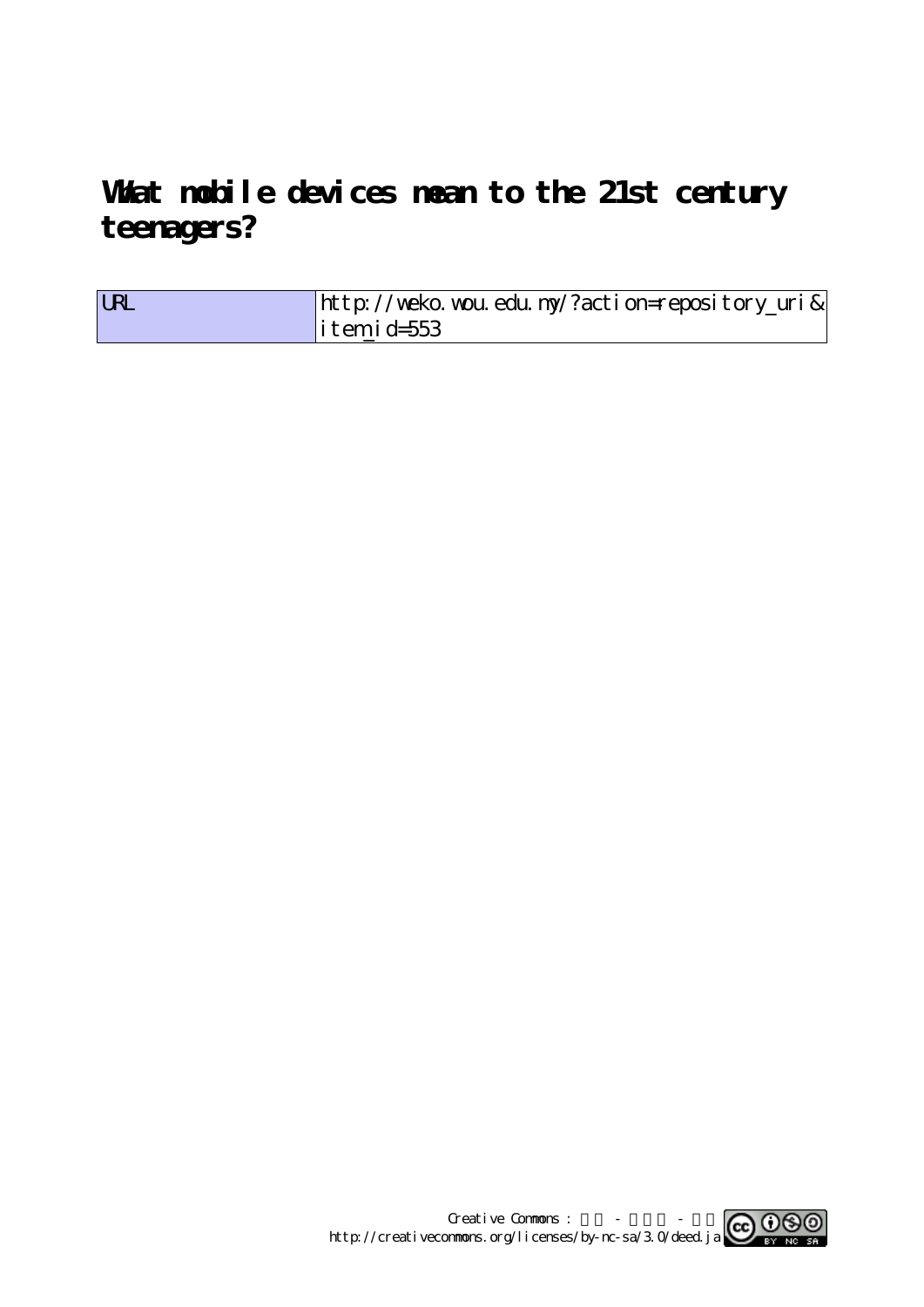# **What mobile devices mean to the 21st century teenagers?**

Ch'ng Lay Kee Wawasan Open University, Malaysia [mousse2964@gmail.com](mailto:ina@usm.my) Jasmine Emmanuel Wawasan Open University, Malaysia [jasmineemanuel@wou.edu.my](mailto:jasmineemanuel@wou.edu.my)

**Abstract** According to Pew's research report on teens and technology in 2015, 92 percent of the sampled teenagers go online daily and more than 50 percent of them use their smartphones several times a day. Today, teenagers and mobile devices are almost inseparable. Although many quantitative studies have been conducted to identify the perception on the integration of technology in education, only a few in-depth studies have been done specifically on the usage of technology by teenagers, as well as in learning. Therefore, a study was conducted to obtain an in-depth understanding of teenagers' usage of technology in Malaysia by employing the mixed method. Three males and three females aged between 13 and 17 years were selected to participate in this study. A checklist was used to track and identify the usage level of mobile devices among these teenagers, the main activities performed by them using these devices and the learning experience of using them over a period of two years. The first set was done in 2013 and the second one was conducted in 2015. Participants were also invited to take part in a subsequent interview session, following the first interview which was held two years ago. This paper addresses the changes of the teenagers' usage patterns on mobile devices, their experiences of using mobile devices to perform learning activities and perspectives on mobile learning over the designated period of two years. The findings reveal that teenagers are great digital explorers. Mobile devices have become an essential tool for a majority of them. Throughout these two years of tracking, it was observed that the teenagers did not keep to the same interests for long. Instead, their interests shifted over new games, new apps and interesting sites or videos. These teenagers admitted that they like to keep themselves preoccupied with different activities that can be performed using mobile devices. Some teenagers were aware that they were addicted to using mobile devices, especially their Smartphone to some extent. Without the mobile devices, teenagers felt "lost", "bored", "insecure" and "disconnected". Ironically, teenagers did not use their devices for learning consistently. They were only very occasionally used for some learning activities. This paper found that mobile devices are mostly entertainment devices for the teenagers to pass their time. As for the learning part, older teenagers are able to make use of such devices more efficiently compared to the younger ones, probably because the older group is more self-directed.

**Keywords**: Teenagers, mobile devices, learning

#### **Introduction**

The use of mobile devices by teenagers has increased rapidly over the years. The mobile devices that are mostly used by teenagers are smartphones, tablets and laptops. According to Lenhart (2015), the practice of "going online" to some teenagers is considered a habit. Undeniably, mobile devices are very convenient for teenagers due to the fact that apps can be downloaded rapidly. For many, it is the tool that eradicates the digital divide (Hall, 2013) and ushers in the access to entertainment and games as well to learning. This paper addresses the usage patterns of teenagers' both for entertainment and learning, the changes that transpired and their perspectives on the usage of mobile devices in a period of two years.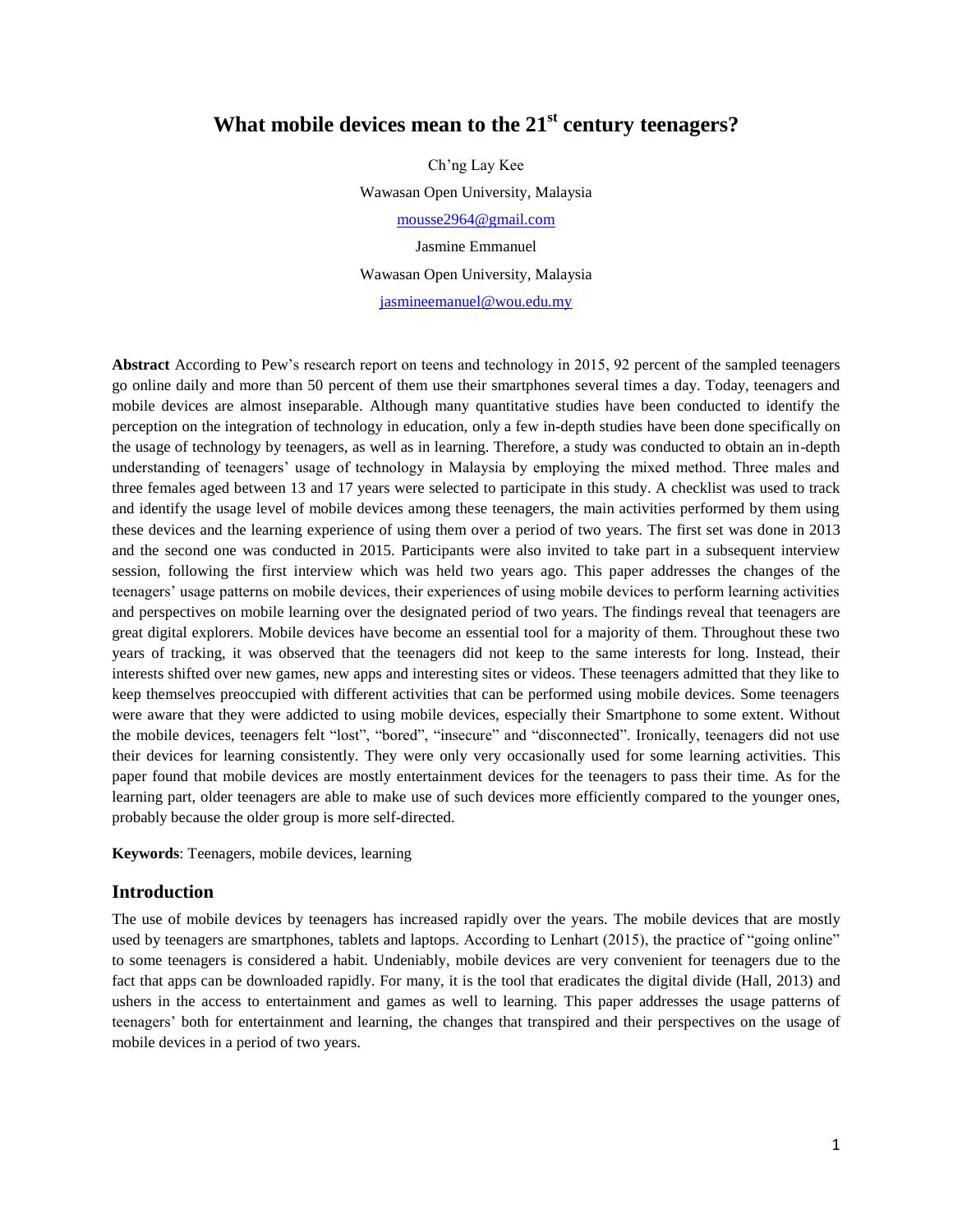# **Literature Review**

Sharples, Taylor and Vavoula (2010) defined conversation as the driving process of learning, through which mobile devices that served as a communication tool could make learning possible. West (2013) added that improved mobile infrastructure is crucial for achieving the full benefits of the technology revolution. Students are quite positive about the ways they think the use of mobile devices will transform their learning environment. Chóliz (2012) claimed that teenagers feel emotional discomfort when they cannot use the mobile phone. The study is supported by Ellicotte's (2013) study which stated that the increasing reliance on mobile phones and the internet is one of the symptoms of being a "phubber", who is defined as a person interacting with their phone rather than with a human being.

On the other hand, Morphitou (2014) identified that the most significant features for students using their smartphones to gain an advantage over their studies were downloading educational apps, reading class-related notes, articles and slides, and reading e-books. However, in earlier study done by Adam et al. (2013), even though 77% (69) students spend more than two hours every day using their smartphones, 70% of students have never used it to read an e-book and only five of those students have read more than ten books on this device.

In Wong's (2015) study, the respondents generally concurred that poor bandwidth affects their learning performance instead of the quality of mobile devices. Surprisingly, screen size is the lowest factor affecting learning for teenagers (Wong, 2015), compared with older learners (Mohamad, Hussin and Shaharuddin, 2015). These findings contradicts Jacob's (2014) study where he claimed that mobile devices must have larger displays screens. Many studies are conducted to examine the workability of mobile learning in higher education institutions. Teenagers and mobile devices' usage have also been conducted in different regions of the world. However, very little in-depth study has been done in finding out the meaning of mobile devices to the teenagers in Malaysian high schools. The teenagers will be the undergraduates one day. Thus, it is important to know Malaysian teenagers' habits of using the mobile devices at early age as the practice of mobile learning is becoming popular in higher education institutions.

# **Research Questions**

- 1. What are the usage levels of teenagers in using mobile devices?
- 2. What are the main activities performed by teenagers using mobile devices?
- 3. How do teenagers feel when their mobile devices are not with them?
- 4. What are the teenagers' learning experiences in using mobile devices?

# **Methodology**

A mixed methods approach was employed to explore the research questions. Quantitative data was collected through a weekly checklist which tracked the usage patterns of the participants, whereas, qualitative data was collected from the interviews. Three males and three females aged between 13 and 17 years old were selected two years ago and now they are between 15–19 years of age. A second interview was conducted after two years with the same participants. The purpose of this study was to obtain an in-depth view of how teenagers make use of their mobile devices in their daily activities.

# **Data and analysis**

#### **Participant A, Male**

Participant A owned three different types of mobile devices. He perceived that different types of devices can be used to serve his varied purposes. He used his mobile devices mainly for entertainment and not for learning activities. After two years, he still insisted that learning should be done via a face to face mode in the presence of a teacher as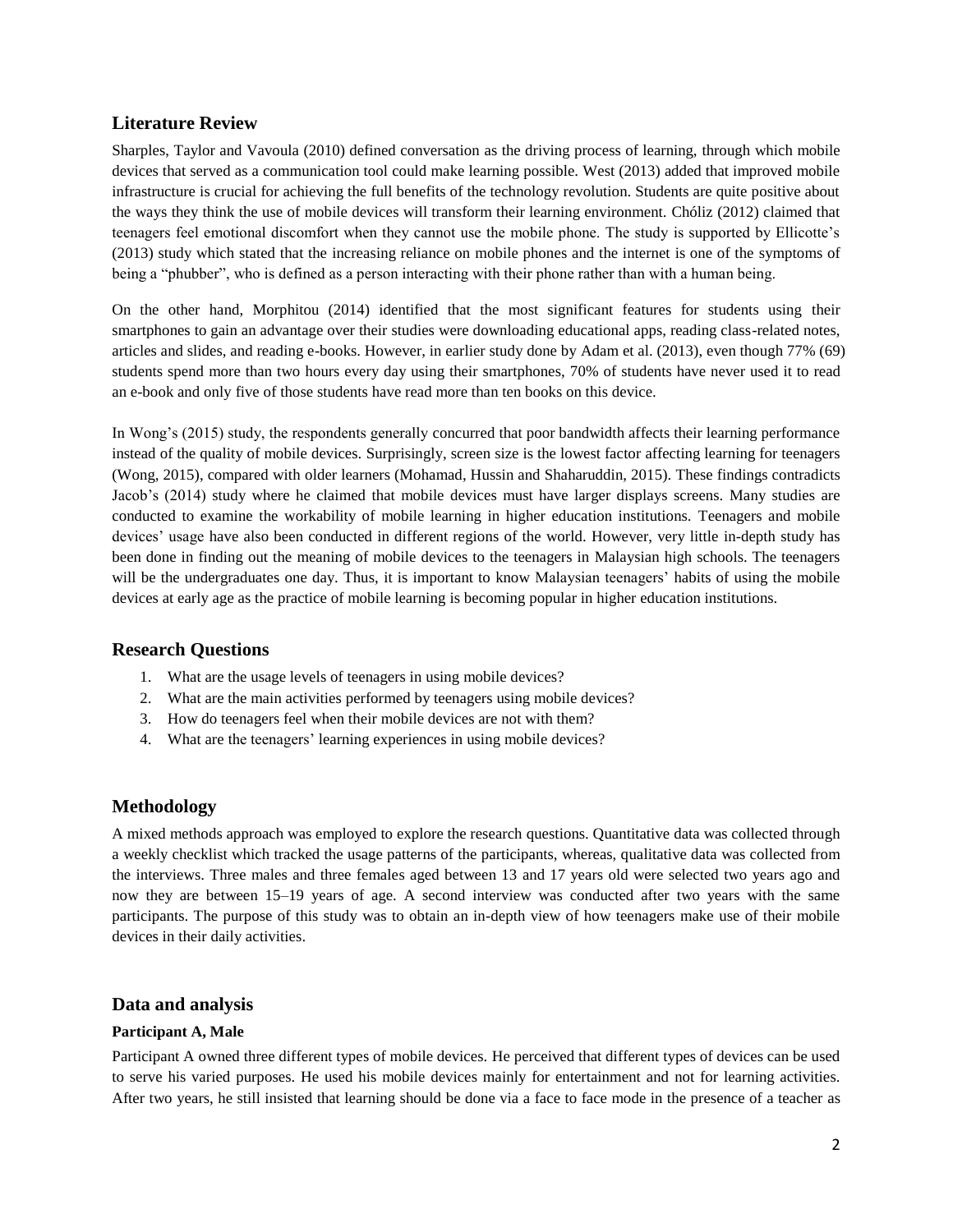learning needs some form of interaction. The only learning activity he did was looking for the meaning of new words. As for the feeling of great discomfort in the absence of mobile devices, he commented that it was the same as reported two years ago. However, the reason he gave for keeping his mobile devices with him all the time was different. Two years ago, he felt the need to be connected with friends all the time as well as playing games. But now, he claimed that he felt empty and lonely without his mobile devices. His current purpose of using his mobile devices were more for information searching compared to the gaming purpose he mentioned previously.

| Aspects                             | 2013 (13-year-old)                | 2015 (15-year-old)                     |
|-------------------------------------|-----------------------------------|----------------------------------------|
| Main purpose of using mobile        | 1.<br>Gaming                      | Information searching & internet<br>1. |
| devices                             | 2.<br>Entertainment               | surfing for general knowledge          |
|                                     | 3.<br>Social Networking           | and information. He claimed that       |
|                                     |                                   | this information doesn't help in       |
|                                     |                                   | his school work.                       |
|                                     |                                   | <b>Watching movies</b>                 |
|                                     |                                   | Social networking<br>3.                |
| Reason for feeling uncomfortable    | Loss of connection with friends.  | "Life is boring without<br>mobile      |
| when not having mobile devices      |                                   | devices"                               |
|                                     |                                   | "Nothing to do at home after coming"   |
|                                     |                                   | back from school."                     |
| Perception on activities related to | "I can learn from gaming, knowing | Learning and entertainment are two     |
| learning                            | new vocabulary. I am learning     | different things. He claimed that he   |
|                                     | while playing."                   | couldn't learn much from gaming or     |
|                                     |                                   | watching movies. "I gave up gaming     |
|                                     |                                   | because it is a waste of time."        |

# **Participant B, Female**

The usage level of mobile devices by participant B has doubled after two years. Her perspective of mobile devices in learning is remains the same. However, she asserted that the learning couldn't last for long without proper structure or organisation. This is probably due to the fact that young teenagers are still in the stage of seeking and fumbling while looking out for every possibility that technological devices could bring them.

| Aspects                                  | 2013 (14-year-old)                   | 2015 (16-year-old)                     |
|------------------------------------------|--------------------------------------|----------------------------------------|
| Main<br>mobile<br>of<br>using<br>purpose | Playing games<br>1.                  | Maintaining blog                       |
| devices                                  | Searching information                | Social networking                      |
|                                          | Reading e-books<br>3.                | 3.<br>Playing games                    |
|                                          |                                      | Information search<br>4.               |
| Reason for feeling uncomfortable         | "I feel neither uncomfortable nor    | "I am already used to it daily. I feel |
| when not having mobile devices           | comfortable for not having mobile    | very uncomfortable if not using it for |
|                                          | devices."                            | a day."                                |
| Perception on activities related to      | "Learning is workable by mobile      | "All information can be<br>searched    |
| learning                                 | devices as long as I am interested." | online!"                               |
|                                          |                                      |                                        |

# **Participant C, Male**

Participant C has variety of mobile devices but he only accesses the Internet a few times a week. He is also a multipurpose-device user. He only uses his devices for learning a few times a week for a maximum of one hour. The learning activities performed by him have not changed much as compared to two years ago.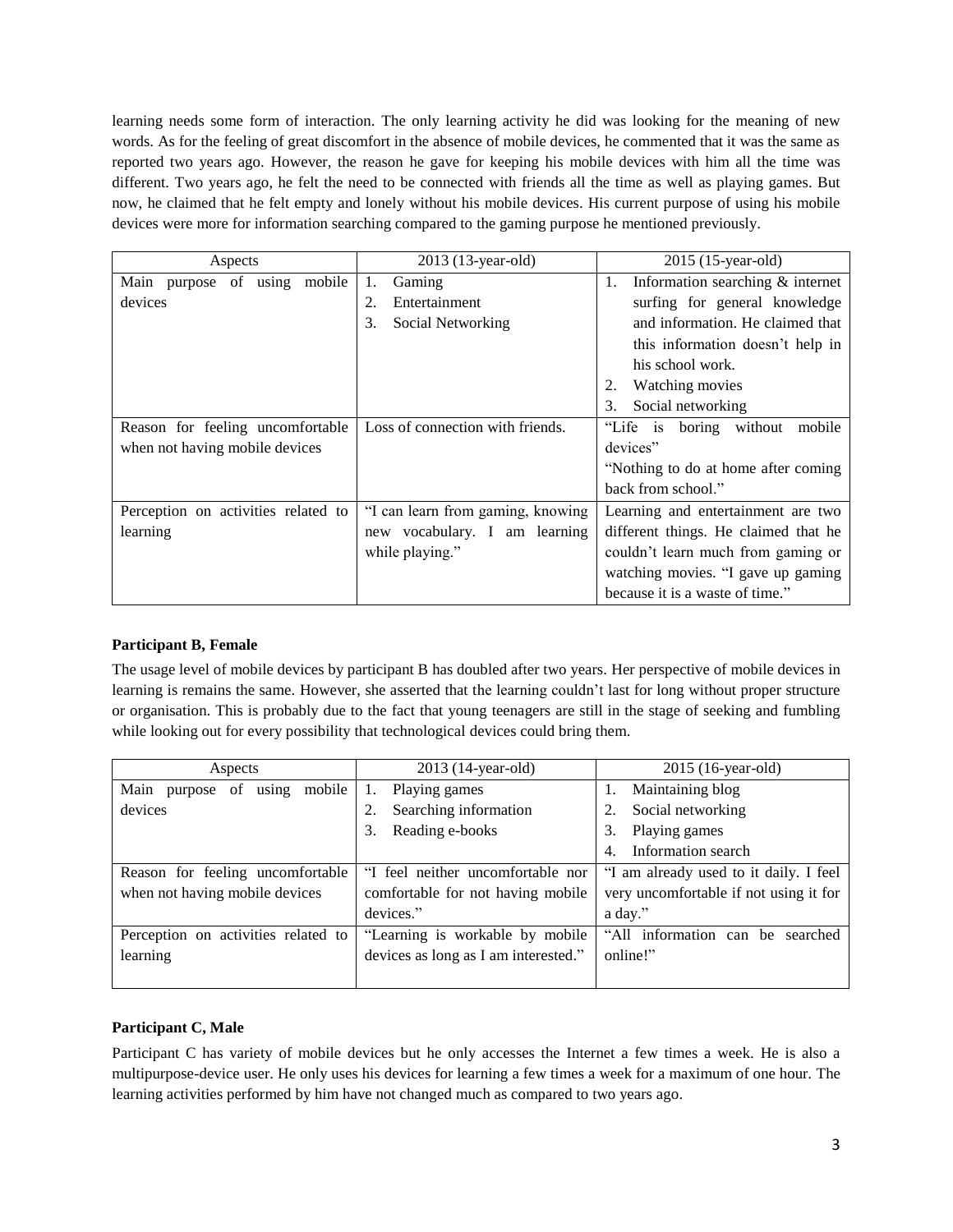| Aspects                        | 2013 (15-year-old)                       | 2015 (17-year-old)                        |
|--------------------------------|------------------------------------------|-------------------------------------------|
| using<br>Main<br>of<br>purpose | Watching movie                           | Playing games                             |
| mobile devices                 | Searching information                    | Watching movie                            |
|                                | Listening to music<br>3.                 | Listening to music<br>3.                  |
| feeling<br>for<br>Reason       | "Because"<br>mobile<br>has<br>everyone   | "Not feeling uncomfortable"<br>because    |
| uncomfortable<br>when<br>not   | devices, I will look strange if I do not | books and television are other tools for  |
| having mobile devices          | own one"                                 | occupying the time."                      |
| activities<br>Perception<br>on | "Teacher is still preferred by him for   | "Learning using mobile devices are        |
| related to learning            | formal learning activities."             | workable, but can be easily distracted by |
|                                |                                          | other stuff."                             |

#### **Participant D, Female**

Participant D is a multipurpose user. She claimed that she could find many interesting things by going online. Hence, she merely depends on the information found online using the smartphone regardless of its reliability. The participant still uses her mobile for learning occasionally, a practice that has not changed much in the last two years. But the usage pattern has seen an increase in variety. The participant spent around  $5 - 7$  hours per day with the phone "actively". Learning activities are considerably low. Once the participant loses her interest; she switches to some other activity. She claimed that mobile devices can always "fufill" her curiosity. The perception towards the mobile devices in learning has remained the same for the last two years. She claims that she is not a self-disciplined person and her passion towards certain online-learning activities can easily dissipate. This has shown that perseverance is the key and a necessity for the teenagers to perform mobile learning.

|                                     | 2013 (15-year-old)                  | 2015 (17-year-old)                      |
|-------------------------------------|-------------------------------------|-----------------------------------------|
| Main<br>using mobile<br>purpose of  | Learning occasionally<br>1.         | Reading e-books                         |
| devices                             | Reading e-books                     | Listening to music                      |
|                                     | Watching movie<br>3.                | Watching movie<br>3.                    |
| Reason for feeling uncomfortable    | "I am fine without mobile devices   | "I found insecurity if the phone is not |
| when not having mobile devices      | for a day but not for a week!"      | with me."                               |
| Perception on activities related to | Very helpful especially in learning | It is helpful when I am curious about   |
| learning                            | language.                           | something and I can go<br>online        |
|                                     |                                     | immediately<br>look for<br>to<br>the    |
|                                     |                                     | information.                            |

#### **Participant E, Male**

According to participant E, he still prefers human-interaction during learning activities. The activities performed by participant E is still the same but the time spent is of a greater duration compared to two years ago. He prefers to use his desktop computer to perform all learning activities because the screen is big and he likes to be in a fixed location to perform his learning activities. It has been observed that participant E did not take the initiative to learn using his mobile devices as he has viewed that learning is an activity that involves teachers. From the observation, it has been found that the activities performed within these two years are entertainment-oriented activities such as reading news, using social networking sites for chatting and listening to music.

|                                        | 2013 (17-year-old)                    | 2015 (19-year-old)     |
|----------------------------------------|---------------------------------------|------------------------|
| using mobile<br>Main<br>purpose<br>-of | Read news                             | Use SNS (for chatting) |
| devices                                | Use SNS (Social Networking $\vert$ 2. | Listening to music     |
|                                        | Site)                                 | Reading news           |
|                                        | Listening to music                    |                        |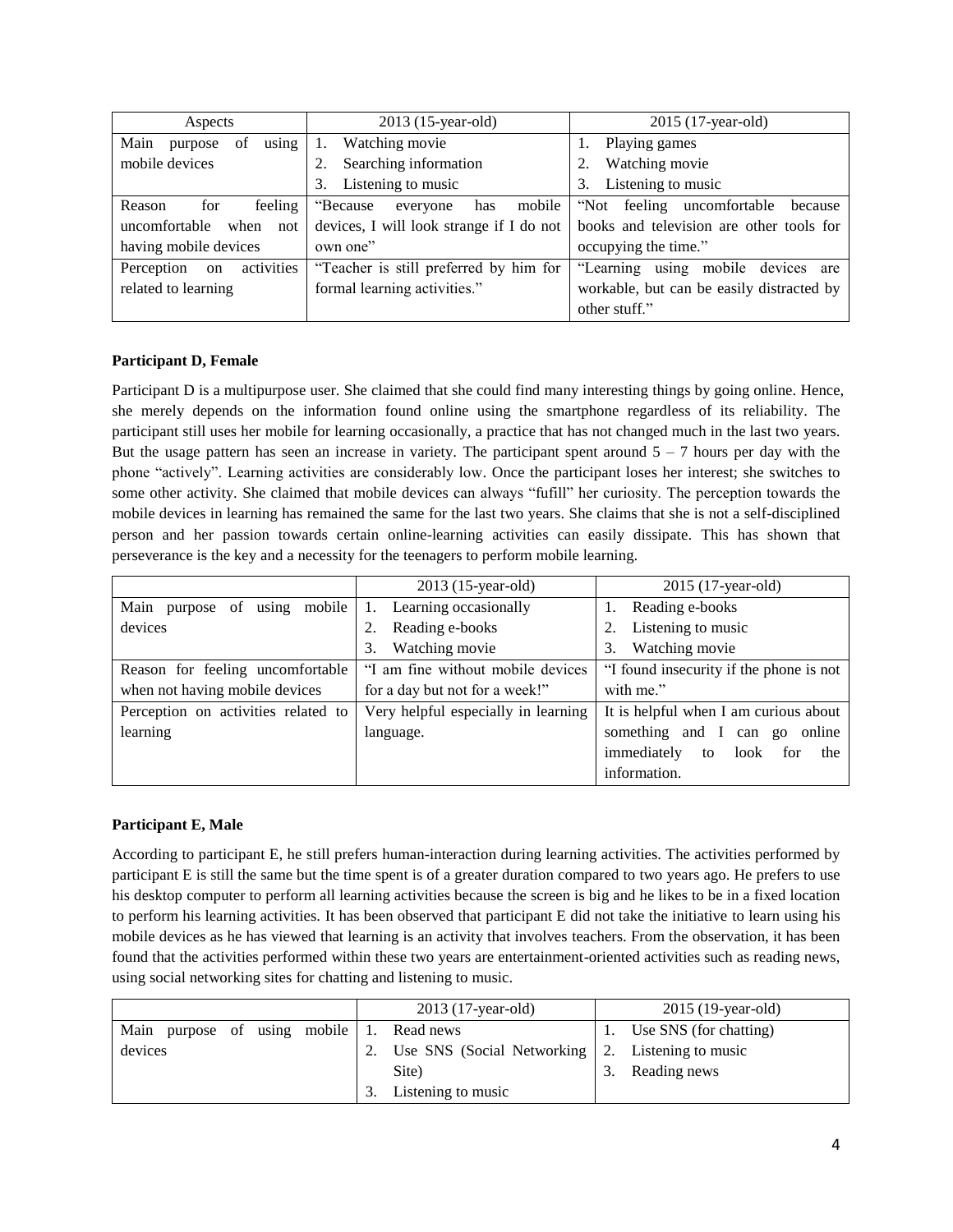| Reason for feeling uncomfortable |                                     | "I want to keep connected with my   "I feel "lost" without the mobile"                                                          |
|----------------------------------|-------------------------------------|---------------------------------------------------------------------------------------------------------------------------------|
| when not having mobile devices   | friends all the time."              | devices, especially my smartphone"                                                                                              |
|                                  |                                     |                                                                                                                                 |
|                                  |                                     | Perception on activities related to $\vert$ "I preferred the learning activity to $\vert$ "I still prefer to station at a fixed |
| learning                         |                                     | be stationed at a fixed location.   location to study due to the screen                                                         |
|                                  | Besides that, I found the screen    | size."                                                                                                                          |
|                                  | size of mobile devices is too small |                                                                                                                                 |
|                                  | to me"                              |                                                                                                                                 |

#### **Participant F, Female**

Participant F stated that she was aware of her high level of mobile devices usage. She described this as an "addiction" and tried to control herself from using the mobile devices. She learns Thai language by using mobile apps. It can be observed that the learning activities are no longer consistent after two years for participant F. She just learns occasionally which is about thrice a week, at the maximum of 2 hours. The tablet is a better platform for her to perform the learning activities, because she claimed that the screen is bigger compared to her laptop and the device is lighter and easy to carry around.

|                                     | 2013 (17-year-old)               | 2015 (19-year-old)                             |
|-------------------------------------|----------------------------------|------------------------------------------------|
| Main purpose of using mobile        | For learning purpose<br>1.       | Use SNS (for chatting)<br>1.                   |
| devices                             | Reading news<br>2.               | Information searching<br>2.                    |
|                                     | 3.<br>Use SNS                    | Reading news<br>3.                             |
| Reason for feeling uncomfortable    | Not feeling uncomfortable except | "You will be labelled<br>$^{\circ}$ non-<br>as |
| when not having mobile devices      | if there is any emergency to     | competitive' if you don't<br>get               |
|                                     | contact someone                  | connected. You may be missed out               |
|                                     |                                  | important<br>and<br>some<br>news               |
|                                     |                                  | information. I need to be connected            |
|                                     |                                  | all of the time!"                              |
| Perception on activities related to | "Should be okay for me, but not  | "If I get distracted by other online           |
| learning                            | for all subjects. Some subjects  | activities, the learning outcome is            |
|                                     | need hands-on practice which     | actually zero!"                                |
|                                     | replaced<br>couldn't<br>be<br>by |                                                |
|                                     | simulation." For her, learning   |                                                |
|                                     | language is workable and much    |                                                |
|                                     | preferred.                       |                                                |

# **Discussion**

Young teenagers are still fumbling and exploring technology devices. They are looking to the extent of which the technology devices could bring pleasure to them. From the study, it can be observed that some young teenagers' perspectives towards the mobile devices have changed from time to time. To use mobile devices for learning, young teenagers require a tutor to assist them in their learning process. Young teenagers are still teacher-dependent since they have been in school only for about 7 to 8 years. Self-directed learning needs time to be practiced and acquired by teenagers. On the other hand, motivation is also one of the factors for the teenagers to use technology in performing learning. If a teenager is not motivated, they will easily drift to other non learning sites.

#### **Comments on using mobile devices to perform learning**:

Male participants have a slightly passive attitude towards the use of mobile devices in learning. They still insist that human interaction is the foundation of teaching and learning activities. One of the participants also claimed that the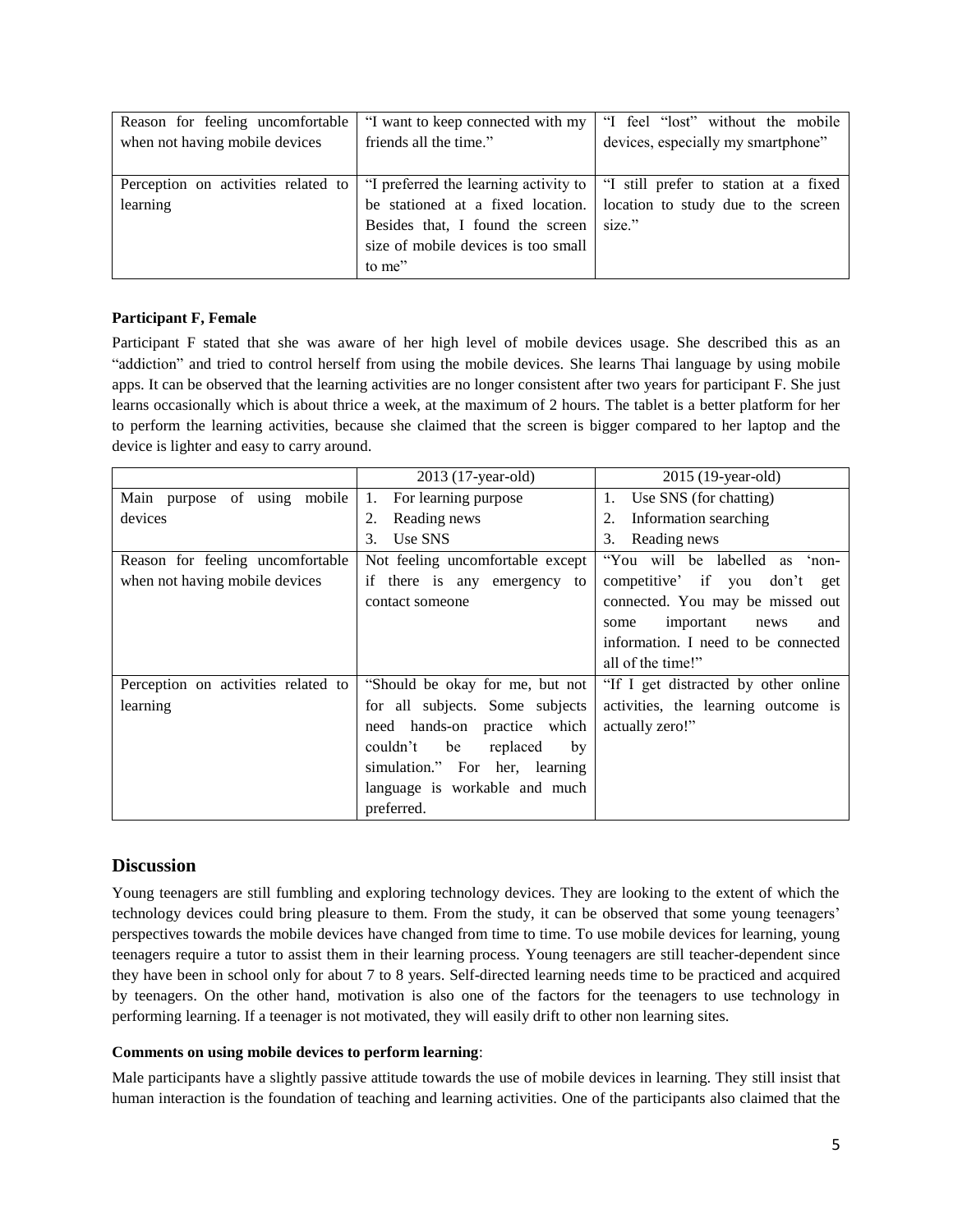learning process can be easily distracted by other interesting online sites. On the other hand, female participants think that mobile devices can fulfill their curiosity and they can get the answers online. They asserted that they have no problem using mobile devices to learn. In general, all participants posited that the learning will only take place when the topics of learning are interesting. The findings in this study are also likened to Wong's (2015) study which pointed out that the high number of participants used mobile devices for informal learning activities such as reading news, books, websites and watching videos.

#### **Usage level**

From the study, it has been observed that the time spent in using mobile devices has been increased drastically for female participants throughout the two years. In addition, the time spent in using mobile devices increased drastically for both older participants. Besides, the time spent on mobile devices has no significant differences between weekdays and weekends.



# **Conclusion**

Generally, it has been found that the teenagers have a positive attitude towards using mobile devices for educational purposes due to its convenience; however, most of them did not use the mobile devices for learning consistently. The learning performed by them was done occasionally. Teenagers lack self-direction and need to be shown the advantages and the art of practicing ubiquitous learning by using the mobile devices. Mobile devices can be used by teenagers as an extensive tool in assisting both their formal and informal learning activities.

The volume of usage somehow maintained but the activities shifted from one to the other among the teenagers. Teenagers are great explorers. They did not keep the same interests for long but most of them "dug deep" into other type of interests in using their mobile devices. They had a tendency to look for newer and interesting sites and videos to keep themselves occupied.

On the other hand, the role of the teachers in schools was found irreplaceable by mobile devices according to male teenagers; however, female teenagers obtained some good learning experiences online and they claimed that those learning platforms are more attractive than the teachers at schools. This study suggests that mobile devices can be used to design short-span learning activities or apps for teenagers. Aspects such as engagement, usability and interestingness should be included in the study activities to prolong the teenager attachment to them.